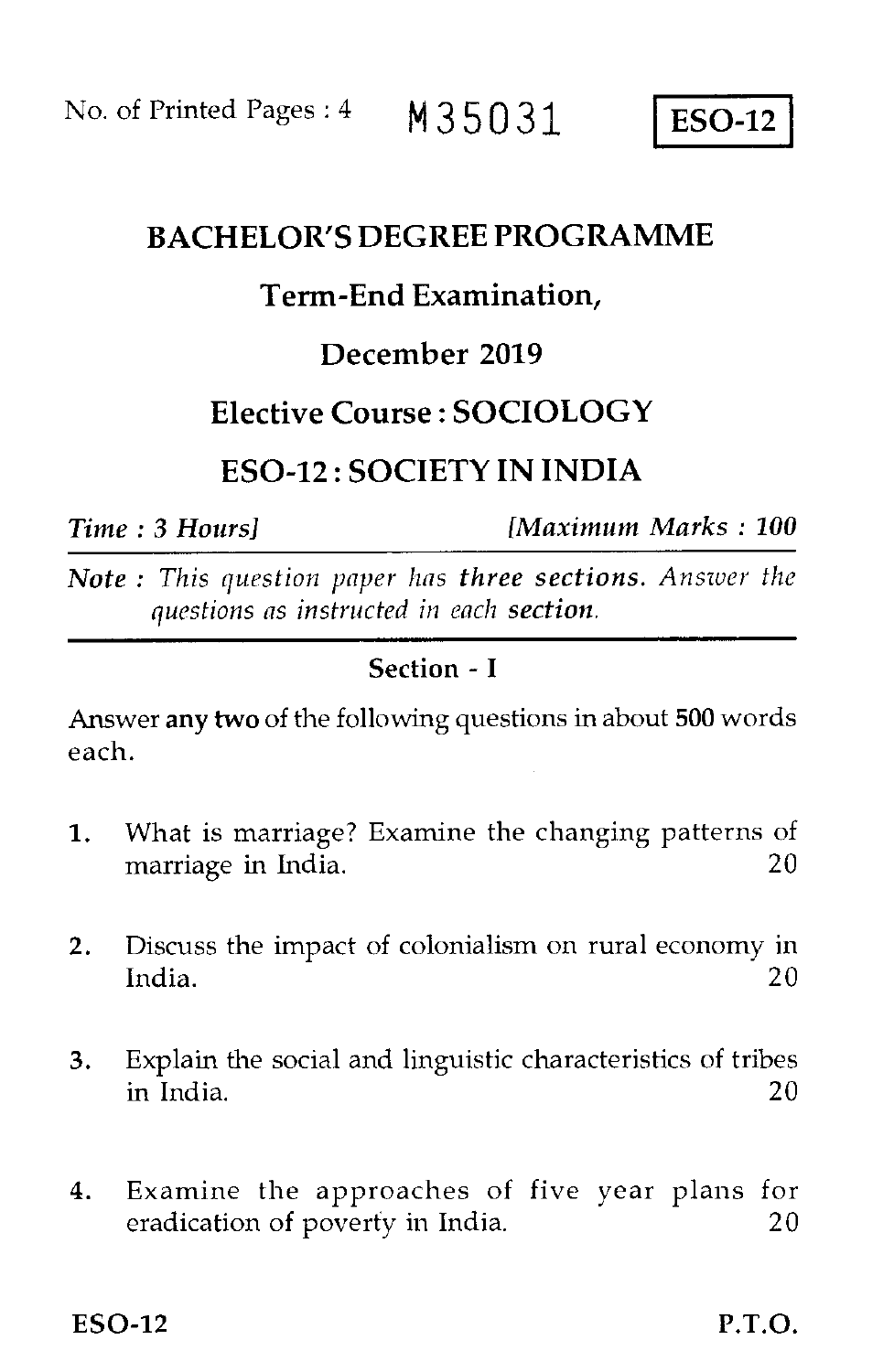### **Section - II**

Answer **any four** of the following questions in about **250** words each.

- 5. Elucidate the features of social classes in India. 12
- 6. Discuss the various factors for emergence of social movements in India. 12
- 7. Explain the dynamics of Agrarian class structure in India. 12
- 8. Discuss the nature of women's participation during the freedom struggle in India. 12
- 9. Does regionalism play a significant role in Indian Politics. Discuss. 12
- 10. Discuss the status of women in contemporary India. 12
- 11. Explain the approaches to the study of ecology. 12

#### **Section - III**

Write short notes on **any two** of the following in about **100** words each.

|  | 12. a) Bride Price  |    |
|--|---------------------|----|
|  | b) Little tradition | 6. |
|  | c) Joint family     |    |



**ESO-12**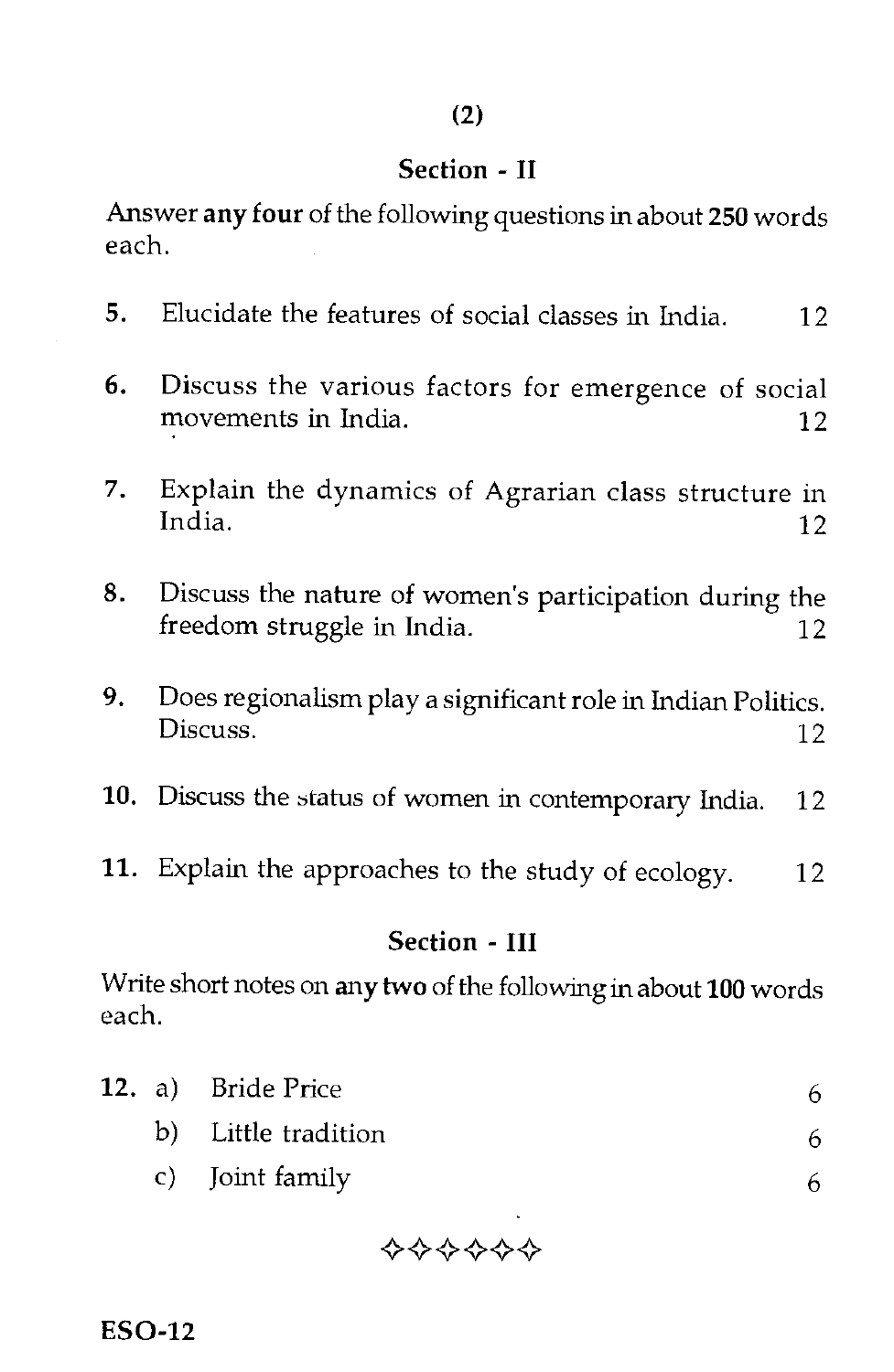ई.एस.ओ.-12

# स्नातक उपाधि कार्यकम सत्रांत परीक्षा. **दिसंबर 2019** ऐच्छिक पाठ्यक्रम : समाजशास्त्र ई.एस.ओ.-12:भारत में समाज समय : 3 घण्टे 1 [अधिकतम अंक : 100

प्रश्न-पत्र तीन भागों में विभाजित हैं। प्रश्नों के उत्तर, प्रत्येक भाग के नोट :-निर्देशानुसार दीजिए।

### भाग $-1$

निम्नलिखित प्रश्नों में से किन्हीं दो के उत्तर लगभग 500 शब्दों (प्रत्येक) में दीजिए।

विवाह क्या है? भारत में विवाह के बदलते पैटर्नों की जाँच कीजिए।  $\mathbf{1}$ . 20

भारतीय ग्रामीण अर्थव्यवस्था पर उपनिवेशवाद के प्रभाव की चर्चा कीजिए।  $2.$ 20

भारत में जनजातियों की सामाजिक और भाषायी विशेषताएँ लिखिए।  $3.$  $20$ 

भारत में निर्धनता-उन्मूलन हेत् पंचवर्षीय योजना दृष्टिकोण की जाँच 4. कीजिए। 20

**ESO-12** 

P.T.O.